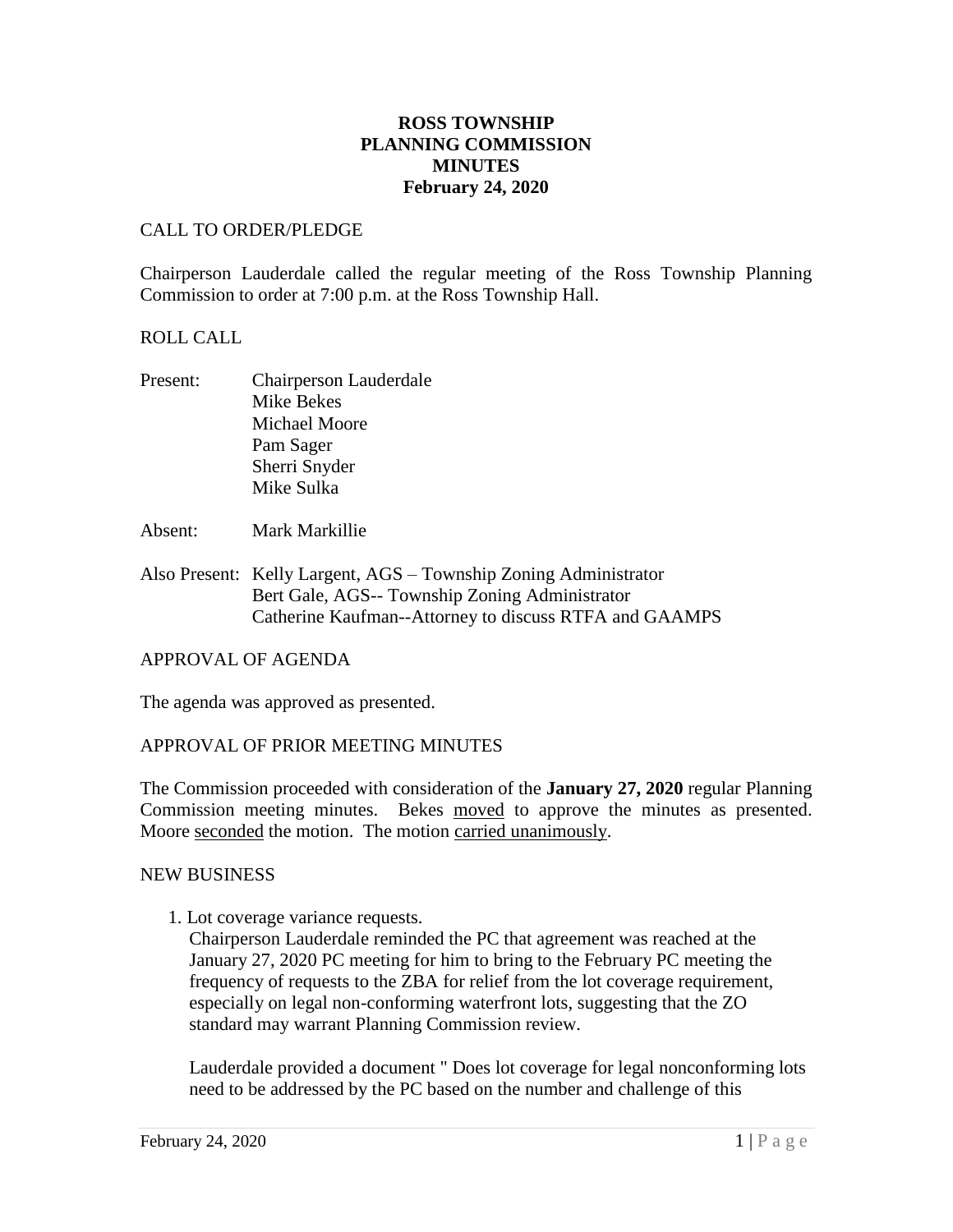being requested?" The referenced document provided, for 2017-2019, the total number of variance requests and the percent of the total requests related to Lot Coverage (47%), Lake/Street setback (62%), Side/Rear setback (31%), and Other (31%).

Three of the 8 of 17 variance requests for Lot Coverage were provided (1542 Burlington, 845 Fairview Drive, 2178 Midlake Drive) as examples of how the sliding scale is used to compute Lot Coverage. A copy of the Setback and Lot Coverage calculation worksheet for legal nonconforming lots was provided for how AGS makes the calculations for each request . Extensive discussion led to clarity for PC members of use of the sliding scale.

Consultant Harvey had provided information prior to the PC meeting that the lot coverage issue, similar to the situation under discussion on waterfront lots, was addressed by a neighboring Township by increasing the lot coverage within that district alone. This was done following their review of lot coverage standards in surrounding communities and their nonconforming lot standards.

Since adjusting a ZO standard is preferable to frequently granting relief from the ZO standard, the PC agreed that this issue should be pursued.

Bekes moved to authorize Chairman Lauderdale to request from Consultant Harvey a review, for the March 23, 2020 PC meeting, of legal nonconforming waterfront lot coverage standards from other townships/municipalities. Moore seconded the motion. The motion carried unanimously.

2. Annual PC report to the Board.

PC members agreed that Lauderdale will draft the report for review at the March 23, 2020 PC meeting.

**Lauderdale reported that Supervisor Baker shared that the Board agreed that a Joint Board-PC meeting is not needed. If the Board determines, in the future, that a Joint Board-PC meeting will be of value, Supervisor Barker will contact the PC Chair to organize.** 

#### UNFINISHED BUSINESS

1. Master Plan update.

Harvey was ill and did not attend the PC meeting to present the update. Expectations are that the update will be provide at the March 23, 2020 PC meeting.

2. GAAMPS

Catherine P. Kaufman, Attorney, Buckham, Sparks, Thall, Seeber & Kaufman, PC, provided a "Review of Township Zoning Ordinance regarding RTFA/GAAMP implications", dated February 21, 2020. She identified potential conflicts between RTFA/GAAMP and the ZO for Ross Township Zoning Ordinance Section 2.02, Sections 4.2.a. i through iv, 4.3.a. i through v, Sections 5.2.a, 5.3.a, 5.5.a and b,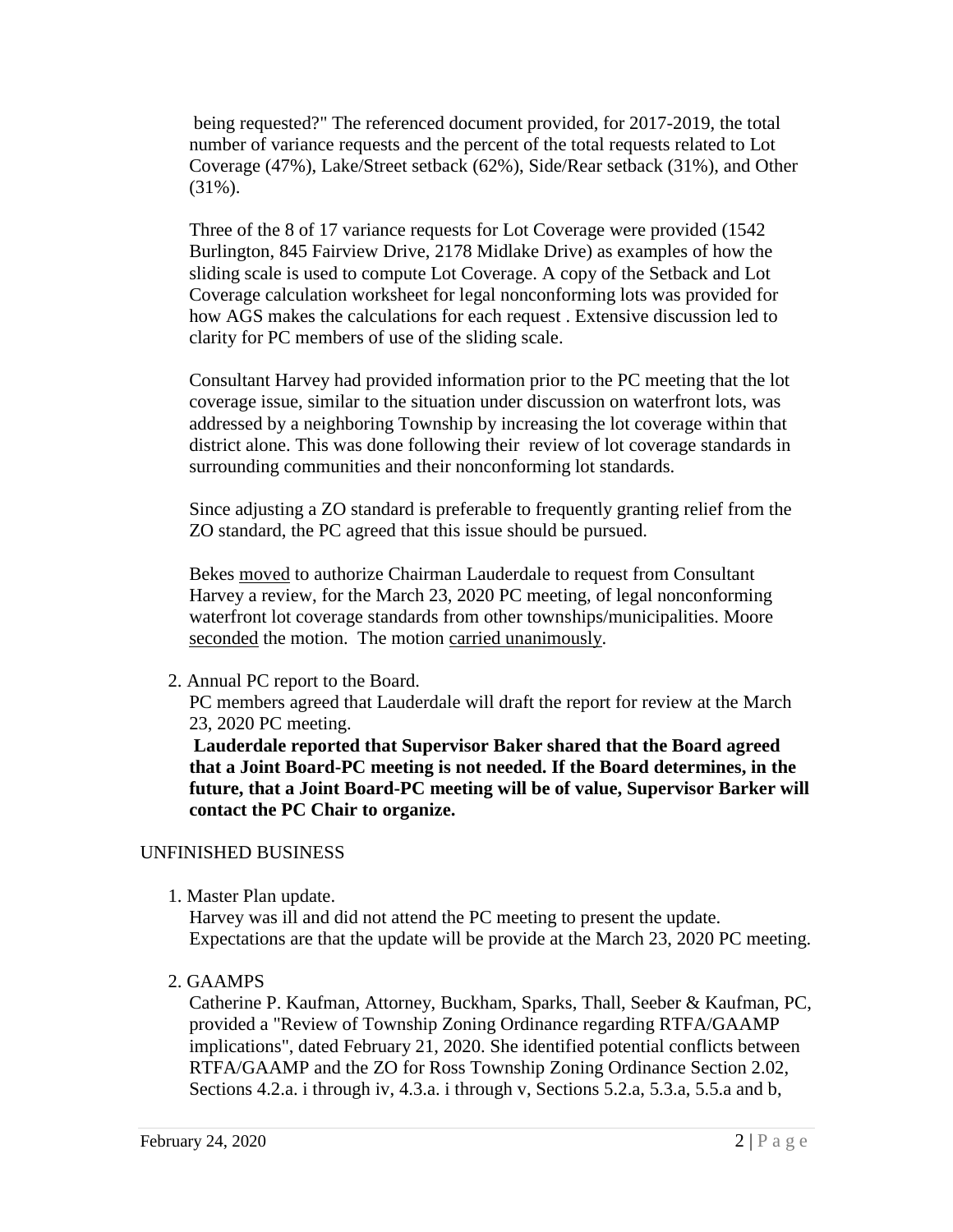Section 6.5.a.i, Section 7.5.a.i, Section 8.5.b.i, Section 9.5.G.c.i, Section 18.4.a, Article 20 Items 13.a through e and 33.a.

Attorney Kaufman effectively communicated to PC members that RTFA/GAAMP determination for individual animal use is dependent on the determination that the animal use is "commercial", ie the intent is to generate money from the animals. If a site receives approval under GAAMPS, that trumps the ZO text. Eight sets of GAAMPs exist: 1) Manure Management and Utilization, 2) Pesticide Utilization and Pest Control, 3) Nutrient Utilization, 4) Care of Farm Animals, 5) Cranberry Production, 6) Site Selection and Odor Control for New and Expanding Livestock Facilities, 7) Irrigation Water Use, and 8) Farm Market. The two most widely used GAAMPS are numbers 6 and 8.

PC understanding from the discussion and Catherine's perspective is that the ZO Text can remain as is BUT introduce Text that addresses the ZO accepts the guidance of RTFA and GAAMPS. Rob Thall and Rebecca Harvey will be asked to discuss with the PC at the March23, 2020 PC meeting their agreement or not with the direction being taken by the PC and asked to provide guidance as to how best to address acceptance the guidance of RFTA and GAAMPS in the ZO.

3. Outdoor Furnaces/Outdoor Wood Burning Boilers

The PC referenced the document "Outdoor Burning Model Ordinance, A Guide for Michigan Counties, Cities, Villages, and Townships" dated July 2011, provided by Michigan Department of Environmental Quality (DEQ) and Michigan Townships Association (MTA), specifically Section 10, Outdoor wood furnaces.

Extensive discussion by PC members, and input from AGS, led the PC to select Alternative 4 as being most closely aligned with the request from the Board. Specifically, Alternative 4: 10.1, 10.2, 10.3, 10.5.2, 10.5.3, 10.5.4, and 10.5.5 (but NOT10.4 and 10.5.1). For 10.5.4 we believe the units are Accessory Structures, thus need to comply with our current ZO text for Accessory Structures.

Chairman Lauderdale stated he would request Becky Harvey to provide, at the March 23, 2020 meeting, ZO text from other townships/municipalities that address outdoor furnaces. The PC will continue discussion at the March 23, 2020 PC meeting, prior to a Public hearing regarding a potential ZO to address this topic.

Mike Sulka reported the Board decided they prefer a ZO and not a "police powers ordinance" from the Board. PC members agreed that a draft ZO, once available, will be discussed with the Board to assure effective communication and understanding prior to a Public Hearing.

# REPORT FROM TOWNSHIP BOARD

Township Board information was shared during the discussions reported above.